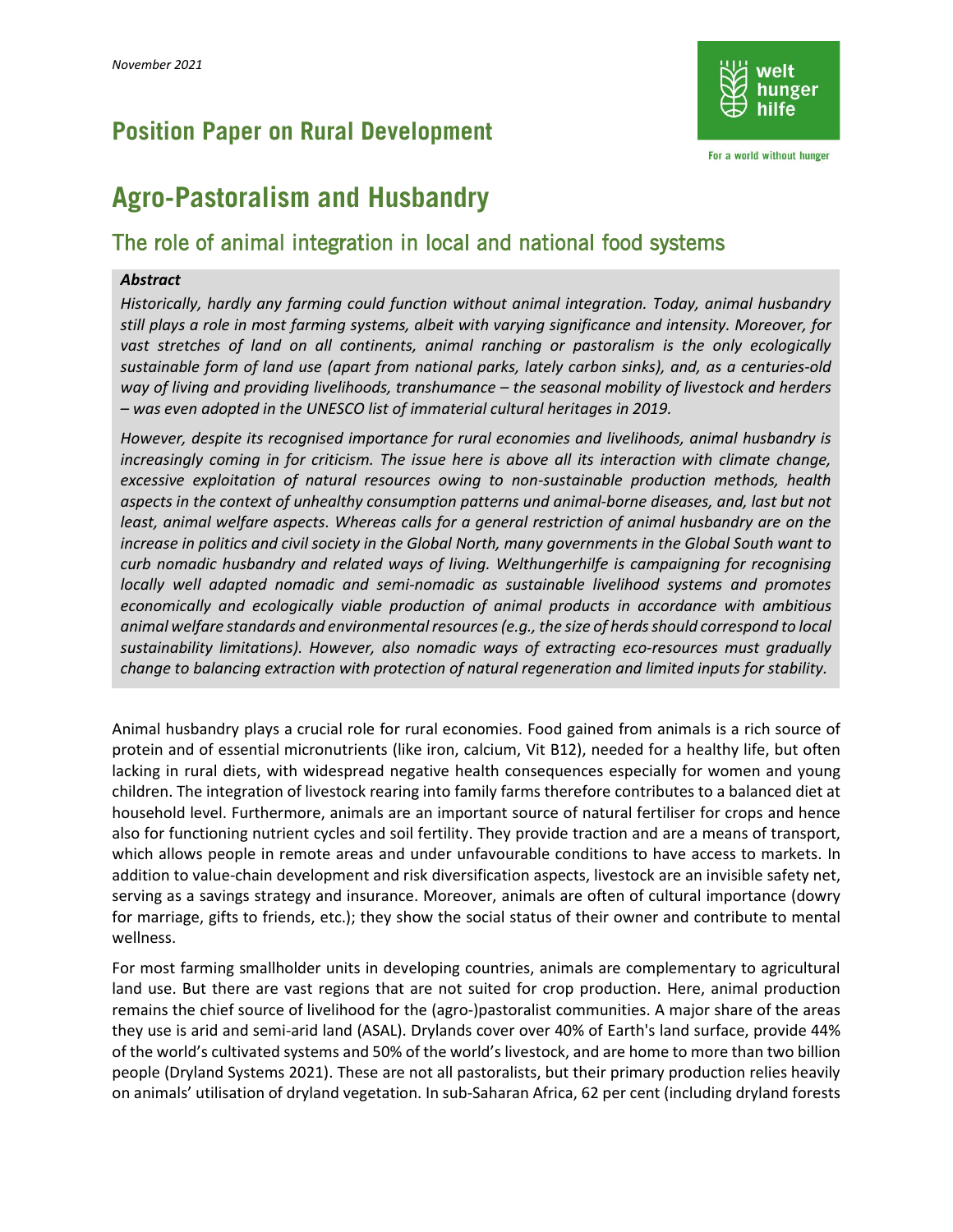and hyper-arid zones) of the land surface consists of such areas, and 286 million people live in them, not counting larger cities. The role of these lands as well as the role of (agro-) pastoralism in national economies is often underestimated. Here, animals are the glue that cements the pastoralist bonds – through their role in marriage, ceremonial activities and as compensation for aggrieved parties. In some places, moving herds are indispensable for the fertilisation of agriculture, and there are long-standing agreements between pastoralists and farmers.

By grazing, the livestock removes the excess forage (grass and shrubs that could otherwise burn in bushfires), stimulating the growth of new pastures while maintaining the critical soil cover. The role of ASAL for carbon sequestration is tremendous. It is estimated that improved livestock rangeland management could potentially sequester a further 1,300-2,000 million metric tons of carbon dioxide by 2030 (IUCN 2017). On the other hand, climate scientists predict that global drylands will expand by up to 10% under a high greenhouse gas emission scenario by the end of the  $21^{st}$  century, with as much as 80% of this expansion occurring in developing countries. Adaptation to drylands thus gains a high relevance for development and food and nutrition security strategies (IUCN 2019).

However, the very elements of (agro-) pastoral food systems – soil, water and vegetation – are increasingly under threat. While climate change with its varying rainfall patterns and recurrent droughts is causing shrinking vegetation cover and water retention, exposing soils and aggravating erosion, and hence the loss of topsoil, the number of severe bushfires has risen over the past few years. At the same time, the ferocity of rains has risen, resulting in water not having enough time to infiltrate and be available for the vegetation – a vicious circle for which there are further reasons alongside climate change. For example, the excessive use of vegetation for firewood and charcoal causes it to shrink, while free herding threatens not only the sensitive ecosystems located particularly in ASAL, but also leads to conflicts with sedentary farmers.

Further elements threatening the sustainability of food systems in ASAL include the underdeveloped road and storage infrastructure as well as lack of market information. Traditional animal husbandry in ASAL does not include end-fattening for securing good prices; animals' slaughter weights depend on the prevailing forage situation only. The milk sales are similarly non-elastic. Whatever milk is produced is sold without delay at whatever price the market offers. Moreover, the proximity of livestock to humans, in connection with inadequate veterinary services, the lack of vaccination of animals and the tradition of consuming unprocessed or raw livestock products like milk and blood pose a high risk of transmission of zoonotic diseases, especially for young children (cf. section 10 on water and sanitation). Infrastructure for health as well as education is also thinly spread, and often, a lack of public transport makes it unreachable. Furthermore, pastoralists are frequently regarded as a (security) problem and as leading a 'backward lifestyle'; hence many governments are pursuing a sedentarisation policy.

Other than pastoralists, smallholder farmers can choose from a variety of crops and animals. Where space is a scarce and/or resource and fodder can only be obtained from the household waste or along the roadside, rabbits, chicken or other small animals may be the choice. Where capital for investment is a limiting factor, goats may be affordable, whereas a dairy cow may not. Stable-bound animal keeping is the solution where free grazing is not possible. Where markets for animal products are favourable, most agricultural land may be devoted to fodder production. In some areas, animal traction is economically advantageous. Other than a tractor investment, costs for draft animals are much lower, and they can be fed on non-commercial vegetation and produce dung.

WHH supports context-specific development pathways for pastoralists. In Somaliland, for example, WHH trains producer groups in hygienic milk production and facilitates better transport solutions to reduce the current 30% of milk spoilage and deliver healthy milk to customers. Additionally, the use of invasive *Prosopis juliflora* to produce a drought-bridging fodder is being explored.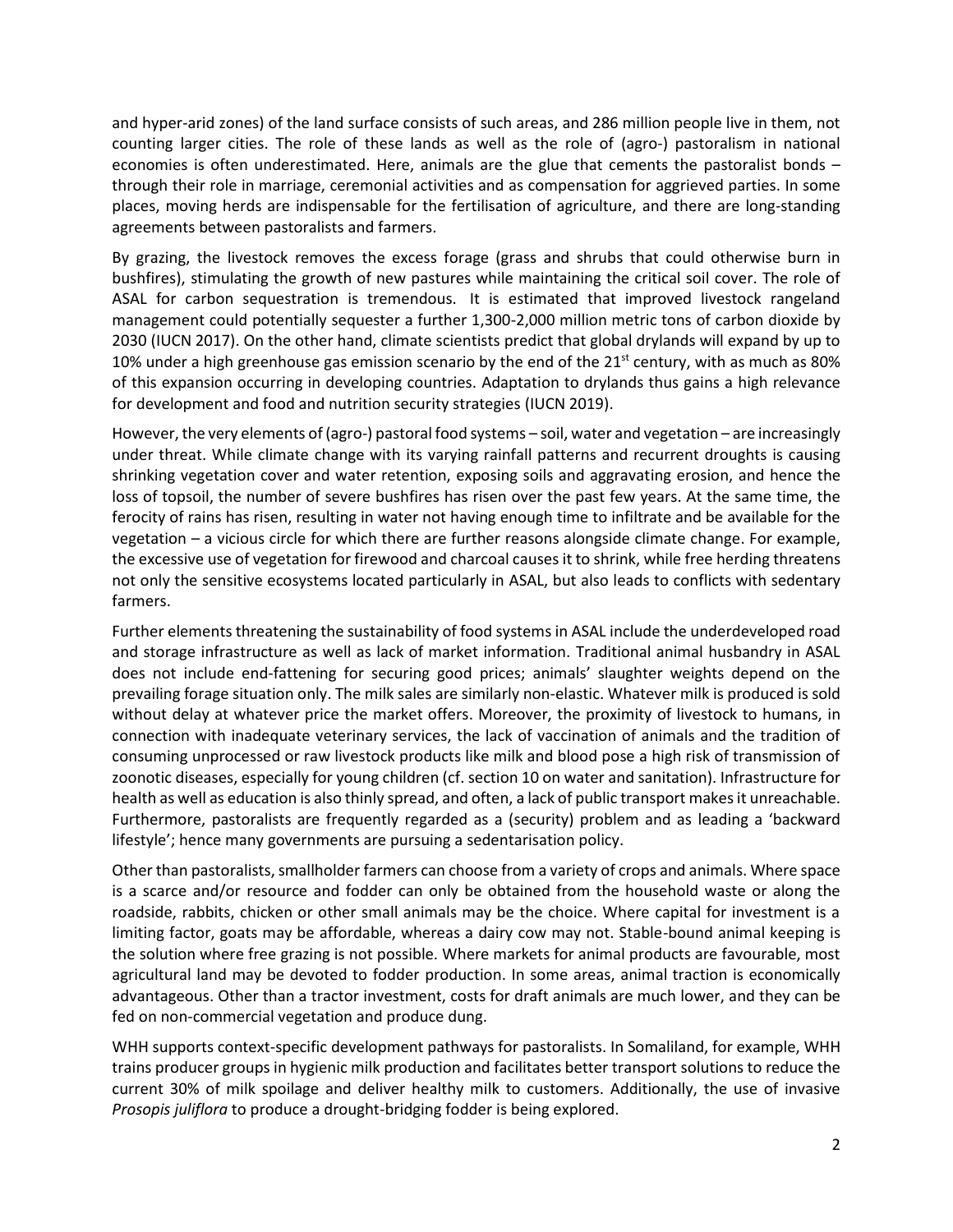Nevertheless, animal husbandry integrated in farming systems faces major challenges, too. Erratic and irregular rainfalls with increasingly frequent droughts on the one hand and floods on the other threaten harvests and hence also feed production, while new pests and diseases reduce yields of fodder crops and impair animal health.

Pastoralists often face competition for access to and use of resources (land and water primarily) not only with sedentary farming, but also with industrial land uses, urbanisation, tourism and nature conservation as well as land-grabbing for the sake of investment. The challenge for governmental institutions and development organisations is to promote the reconciliation of customary systems with formal, statutory regimes without losing the intrinsic flexibility pastoralism requires.

Policies to strengthen food systems in smallholder settings must recognise the value of animal husbandry for ecological sustainability, income of rural smallholders and human nutrition. Farming systems must be promoted where animals complement but do not compete with or undermine agricultural production. Livestock keepers should be supported to make use of technical, biological and economical innovations, for example via ICT (e.g., mobile apps), optimising feeding and breeding, or by joint marketing/processing institutions.

We should, however, be wary of glorifying pastoralism or any other form of animal husbandry. In some pastoral areas, it is not local pastoralists, but 'absentee animal lords' who are possessing large herds that are taken care of by local herders. They have little interest in the long-term ecological balance of livestock and natural vegetation. Even large-scale burning down of perennial vegetation for grass is often happening in sub-humid and humid ecozones. Also, traditional pastoralists may tend to overstock, where the cultural importance of large herds is dominating or alternative forms of investment are missing. Only the close look at any given situation can tell which destruction or sustainability potential the prevailing system offers.

#### Welthungerhilfe's involvement in relation to animal integration in food systems

- Together with smallholder farmers, we analyse which types of animals best complement the existing or potential farming system and household nutrition patterns, which animal products are marketable and which bottlenecks exist to enhance the family farm's productivity and cash return or the families' nutrition. We organise farmer-to-farmer visits to promote proven innovation and link producers to markets.
- WHH supports the setting up of appropriate infrastructure for the marketing of milk, meat and other animal products under special consideration of food safety and hygiene conditions as well as safeguarding animal welfare and human health aspects.
- In many arid and semi-arid areas, we run projects that focus on the stabilisation and improvement of rangelands and pastoral economies: clean water, protected rangelands and healthier animals help to secure prosperous and resilient communities and contribute to maintain or improve ecological balance.
- We promote animal feed production and storage to complement forage in regular dry seasons and to buffer droughts for climate change resilience.
- WHH's integrated projects aim at strengthening the resilience of pastoralist communities regarding rangeland aspects as well as institutional improvements to mitigate resource conflicts and establish security. This includes support and training for political empowerment, so that pastoral men and women actively participate in societal development issue of their countries.